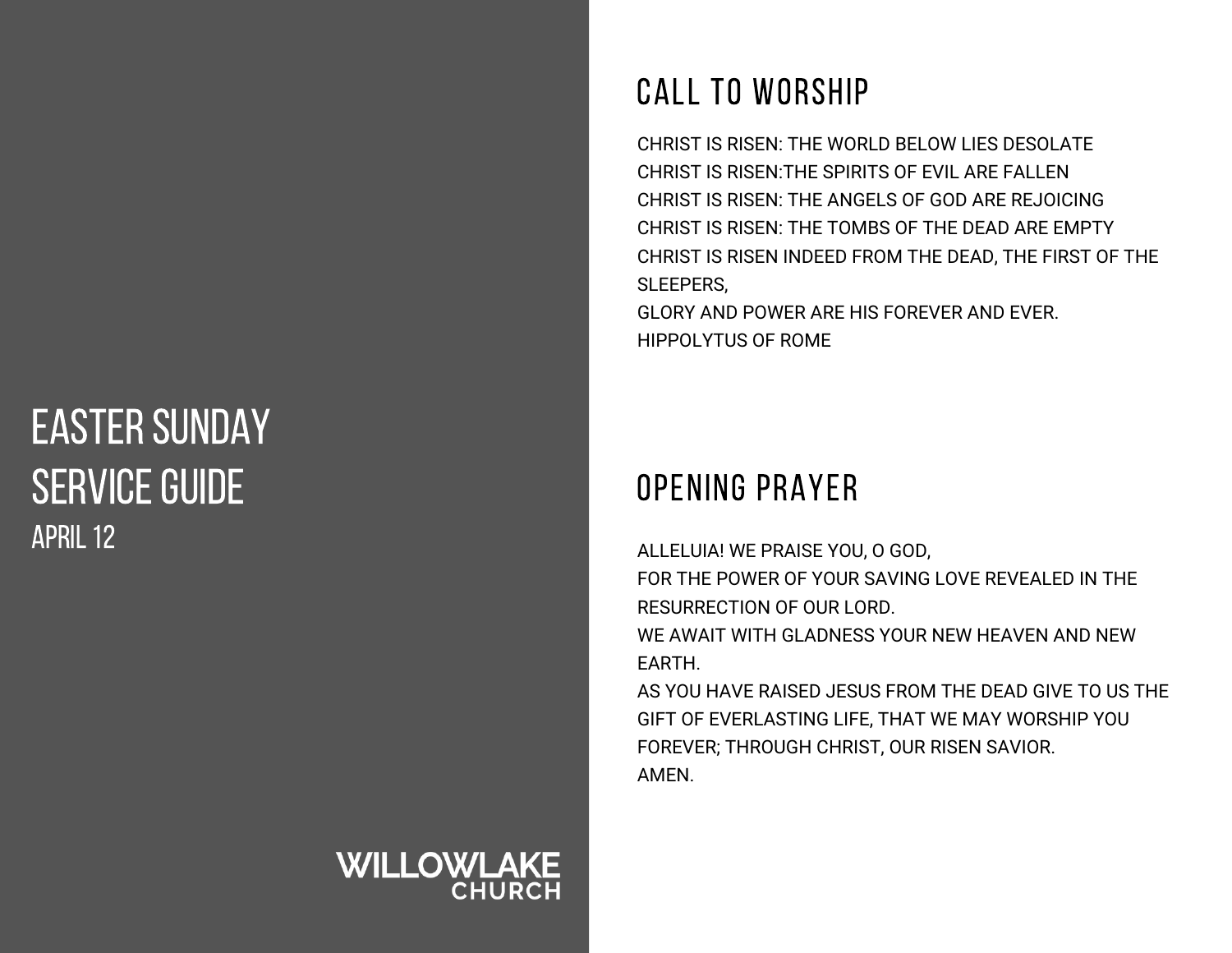#### IN CHRIST ALONE

IN CHRIST ALONE MY HOPE IS FOUND HE IS MY LIGHT MY STRENGTH MY SONG THIS CORNERSTONE THIS SOLID GROUND FIRM THROUGH THE FIERCEST DROUGHT AND STORM WHAT HEIGHTS OF LOVE WHAT DEPTHS OF PEACE WHEN FEARS ARE STILLED WHEN STRIVINGS CEASE MY COMFORTER MY ALL IN ALL HERE IN THE LOVE OF CHRIST I STAND

IN CHRIST ALONE WHO TOOK ON FLESH FULLNESS OF GOD IN HELPLESS BABE THIS GIFT OF LOVE AND RIGHTEOUSNESS SCORNED BY THE ONES HE CAME TO SAVE TILL ON THAT CROSS AS JESUS DIED THE WRATH OF GOD WAS SATISFIED FOR EVERY SIN ON HIM WAS LAID HERE IN THE DEATH OF CHRIST I LIVE

THERE IN THE GROUND HIS BODY LAY LIGHT OF THE WORLD BY DARKNESS SLAIN THEN BURSTING FORTH IN GLORIOUS DAY UP FROM THE GRAVE HE ROSE AGAIN AND AS HE STANDS IN VICTORY SIN'S CURSE HAS LOST ITS GRIP ON ME FOR I AM HIS AND HE IS MINE BOUGHT WITH THE PRECIOUS BLOOD OF CHRIST

THIS IS THE POWER OF CHRIST IN ME FROM LIFE'S FIRST CRY TO FINAL BREATH JESUS COMMANDS MY DESTINY NO POWER OF HELL NO SCHEME OF MAN CAN EVER PLUCK ME FROM HIS HAND TILL HE RETURNS OR CALLS ME HOME HERE IN THE POWER OF CHRIST I'LL STAND

KEITH GETTY | STUART TOWNEND © 2001 THANKYOU MUSIC (ADMIN. BY CAPITOL CMG PUBLISHING) CCLI LICENSE # 141683

#### FOREVER (WE SING HALLELUJAH)

THE MOON AND STARS THEY WEPT THE MORNING SUN WAS DEAD THE SAVIOR OF THE WORLD WAS FALLEN HIS BODY ON THE CROSS HIS BLOOD POURED OUT FOR US THE WEIGHT OF EVERY CURSE UPON HIM

ONE FINAL BREATH HE GAVE AS HEAVEN LOOKED AWAY THE SON OF GOD WAS LAID IN DARKNESS A BATTLE IN THE GRAVE THE WAR ON DEATH WAS WAGED THE POWER OF HELL FOREVER BROKEN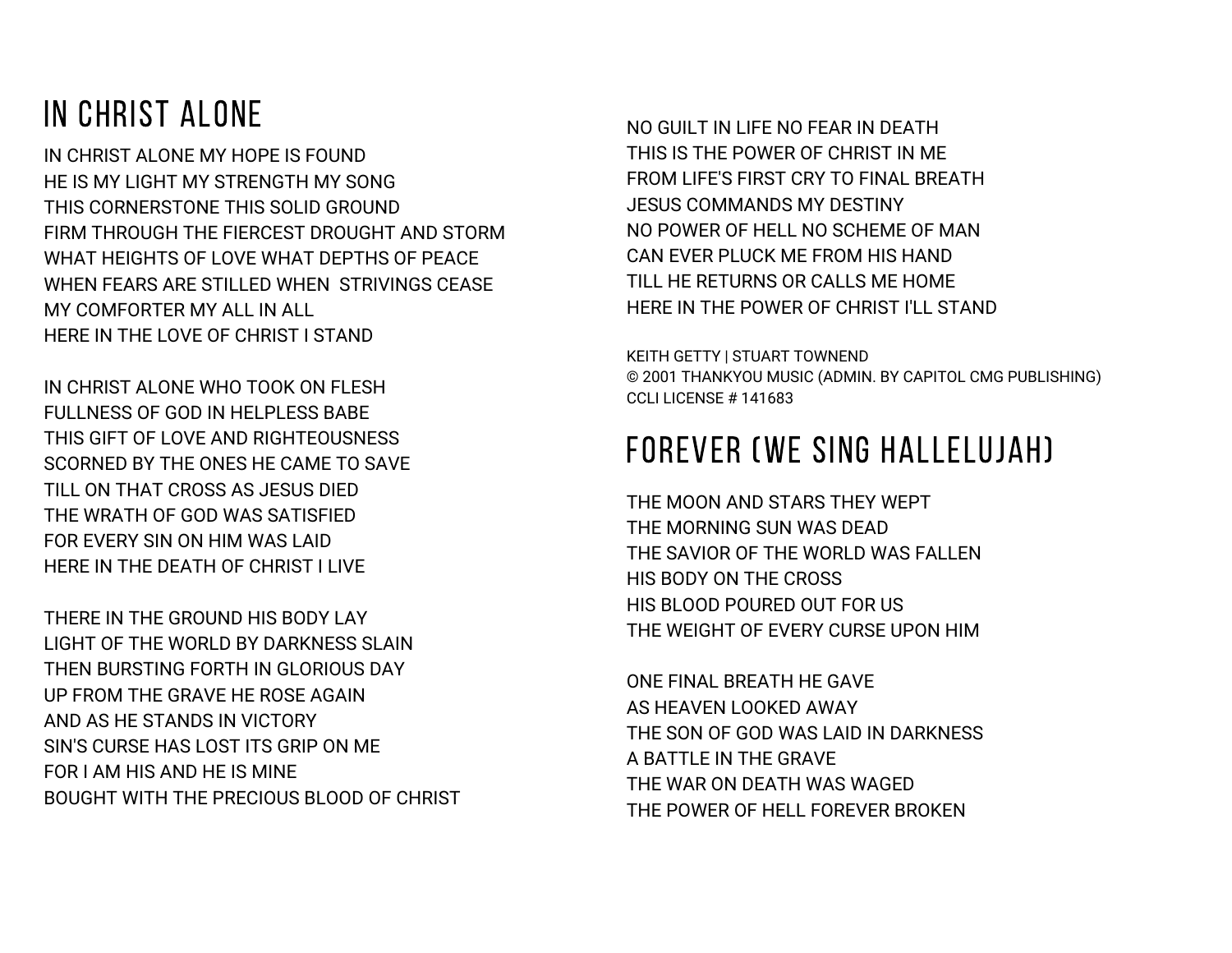#### THE GROUND BEGAN TO SHAKE THE STONE WAS ROLLED AWAY HIS (PERFECT) (RECKLESS) LOVE COULD NOT BE OVERCOME NOW DEATH WHERE IS YOUR STING OUR RESURRECTED KING HAS RENDERED YOU DEFEATED

NOW FOREVER HE IS GLORIFIED FOREVER HE IS LIFTED HIGH AND FOREVER HE IS RISEN HE IS ALIVE AND HE IS ALIVE (REPEAT)

WE SING HALLELUJAH WE SING HALLELUJAH WE SING HALLELUJAH THE LAMB HAS OVERCOME (REPEAT) WE SING HALLELUJAH WE SING HALLELUJAH WE SING HALLELUJAH

BRIAN JOHNSON | CHRISTA BLACK GIFFORD | GABRIEL WILSON | JENN JOHNSON | JOEL TAYLOR | KARI JOBE © 2013 KARI JOBE CARNES MUSIC (ADMIN. BY CAPITOL CMG PUBLISHING) WORSHIP TOGETHER MUSIC (ADMIN. BY CAPITOL CMG PUBLISHING) BETHEL MUSIC PUBLISHING CCLI LICENSE # 141683

#### ON EASTER DAY BY MALCOLM GUITE

AS THOUGH SOME HEAVY STONE WERE ROLLED AWAY, YOU FIND AN OPEN DOOR WHERE ALL WAS CLOSED, WIDE AS AN EMPTY TOMB ON EASTER DAY.

LOST IN YOUR OWN DARK WOOD, ALONE, ASTRAY, YOU PAUSE, AS THOUGH SOME SECRET WERE DISCLOSED, AS THOUGH SOME HEAVY STONE WERE ROLLED AWAY.

YOU GLIMPSE THE SKY ABOVE YOU, WAN AND GREY, WIDE THROUGH THESE SHADOWED BRANCHES INTERPOSED, WIDE AS AN EMPTY TOMB ON EASTER DAY.

PERHAPS THERE'S LIGHT ENOUGH TO FIND YOUR WAY, FOR NOW THE TANGLED WOOD FEELS LESS ENCLOSED, AS THOUGH SOME HEAVY STONE WERE ROLLED AWAY.

YOU LIFT YOUR FEET OUT OF THE MIRY CLAY AND SEEK THE LIGHT IN WHICH YOU ONCE REPOSED, WIDE AS AN EMPTY TOMB ON EASTER DAY.

AND THEN LOVE CALLS YOUR NAME, YOU HEAR HIM SAY: THE WAY IS OPEN, DEATH HAS BEEN DEPOSED, AS THOUGH SOME HEAVY STONE WERE ROLLED AWAY, AND YOU ARE FREE AT LAST ON EASTER DAY.